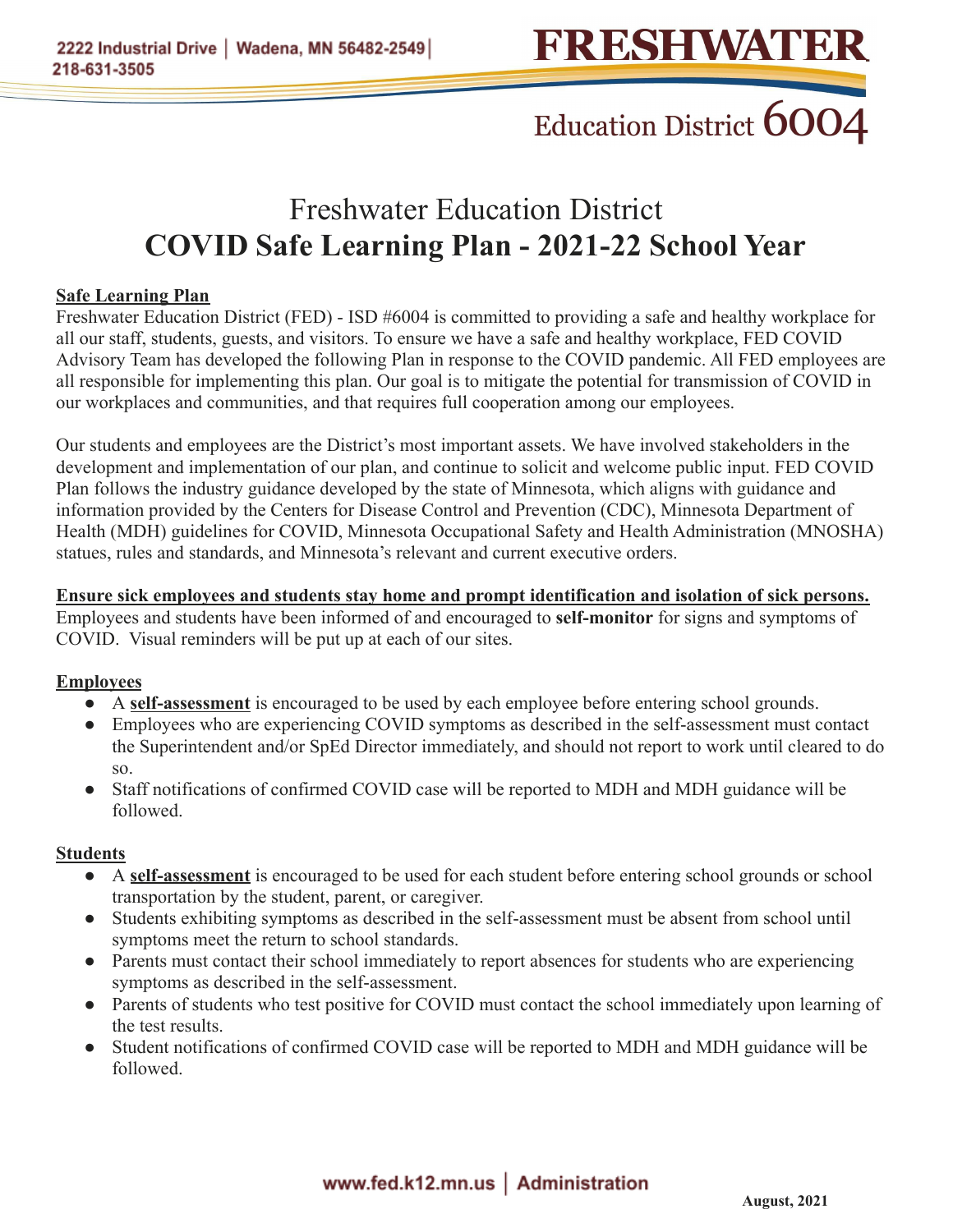## FRESHWATER

# Education District 6004

#### **Visitors**

- A **self-assessment** is encouraged to be used for each visitor entering school grounds.
- Visitors who are experiencing symptoms as described in the self-assessment are not to enter a building.

#### **Face Coverings**

- Face masks/face shields are recommended. They will be available within all FED sites for anyone who wants one. They will not be required.
- Face masks WILL need to be worn at all times on our school transportation.
- Employees will follow the face covering rules for whichever school district they are in.

#### **Social Distancing**

Social distancing will be encouraged between employees, students, and visitors in the workplace through administrative controls noted below:

#### **Classrooms**

- Classroom seating will be configured with maximum allowable space between students.
- Instructional plans will be created to limit the sharing of digital materials, limit shared equipment, and maintain appropriate social distancing as possible.

#### **Hallways**

● Drinking fountain access may be limited based on guidelines. Bottle-filling stations will be accessible and students will be encouraged to bring refillable bottles to school. Limit the amount of traffic in the hallway.

#### **Common Spaces**

● Visual cues to encourage traffic flow and spacing will be implemented throughout the building. Also, appropriate hygiene signage will be used.

#### **Outdoor Recess**

• Students will be encouraged to wash or sanitize their hands before and after using playground equipment.

#### **Quarantine**

● The employee or student who has tested positive **MUST** quarantine/isolate for at least 5-days from the time the symptoms started. If asymptomatic, can count 2-days prior to the positive test date. Can return to school after 5-days if symptoms have improved. You must wear a mask for 5-days when you return.

#### **Whole Class/Site Quarantine**

• The number of people displaying symptoms or testing positive will be monitored. Quarantine will be determined based on a variety of factors: classroom size, number of students, mitigation efforts, etc...

#### **Close Contact/Exposure**

• Employees and students (students parent/guardian) will be notified. Employees/students will self-monitor for any COVID symptoms.